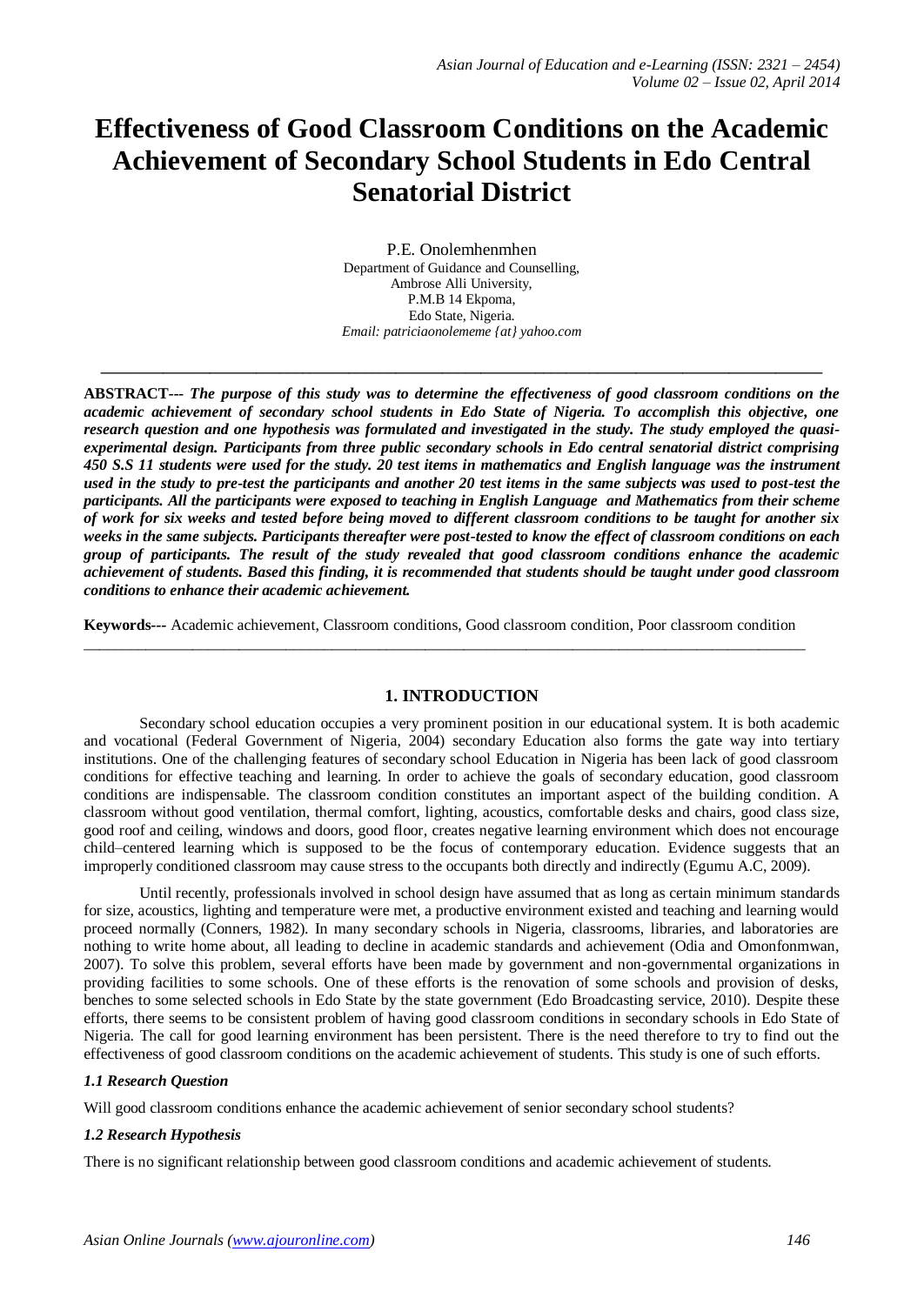#### *1.3 The Problem*

For some years now, the academic performance of students at the senior school certificate examination in Edo State has been on the decline (Eghonghon 2009). A situation analysis of current standards and quality of our schools and products are low (FMG 2009). This has been a subject of concern to all Stake holders in education, especially the government, parents, school administrators and the general society.

Majority of schools whether in Urban or Rural Areas have the problem of decaying infrastructure. The physical state of classroom is very poor, with floors full of holes, roofs and ceiling broken, overall, the fabric is in a poor state of repair. In some circumstances, furniture is stolen and classroom used as toilet. (Federal Ministry of Education, 2009) many public and private secondary schools lack the essential infrastructure to enable them function as safe, efficient and effective schools.

Although both the physical environment and classroom conditions have been documented as having an impact on students' achievement and behavior, there have been relatively few studies that examine this issue in great detail. (Earthman 1985, Ianham, 1999). This study therefore seeks to find out specifically the effectiveness of good classroom conditions on the academic performance of students.

#### *1.4 Design of Study*

The study is an experimental one employing the quasi-experimental research since intact groups were used.

#### *1.5 Sample*

Through purposive sampling technique, 2 secondary schools with poor classroom conditions especially for SS11 classroom were selected from the public secondary schools in Esan central senatorial district of Edo State, Nigeria. From these schools, a total number of 302 participants were obtained for the study. Through the same method, one public secondary school with good classroom conditions for SS 11 classes consisting of 148 students were obtained for the study in the same senatorial district. All the SS11 classes from the three schools comprising three arms each (A,B,&C) constituted the sample for the study. The total sample for the study was therefore 450 participants.

## *1.6 Scope of the Study*

The study covers three public secondary schools in Edo central senatorial district. The situation of classroom conditions cover the following areas:- wall integrity, furniture, chalkboard, floor, design of the classroom, ceiling, roof, ventilation, and natural lighting. The instrument covered test items in English and Mathematics because they are two key subjects in senior school Certificate Examination. Only SS 11 classes were used for the study.

# **2. INSTRUMENT FOR DATA COLLECTION**

The instrument used for data collection in the study was 20 standardized test items in English language covering the areas taught from the students' reading text and another 20 test items from their mathematics text book.

#### *2.1 Treatment Procedure*

All the SS11 students in their schools were taught for a period of six weeks by the researcher and her assistant in English and Mathematics. They were there-after pre-tested by administrating the first instrument which was 20 selected questions from their text in English and Mathematics. The results were recorded. The students in SS11 classes in the two schools with poor classroom conditions were moved, to another classroom. One, to a good classroom condition, and the other to a poor classroom condition. The SS11 students in the school with good classroom conditions were moved to poor classroom conditions. All the students in SS 11 classes from the three schools were again taught for a period of six weeks by the researcher and her assistant in English and Mathematics in their new classroom conditions. The good classroom conditions are the newly built classrooms by the state government. (good classroom design, furniture, chalkboard, floor, ceiling, roof, ventilation and natural lighting.). all the participants were post-tested in the new classroom conditions after the six weeks' teaching, with another 20 questions from their text and their scores recorded. The pre-test and post-test scores of the students in the three groups were correlated to get the result of the study.

#### **3. DATA ANALYSIS**

The hypothesis in the study was analyzed with the analysis of covariance (ANCOVA) statistic to correct the mean difference observed in the pre-test measure between the experienmental and control group since intact groups were used. Cognizance was also taken of the correlation between the pre-test and post-test measures of the groups.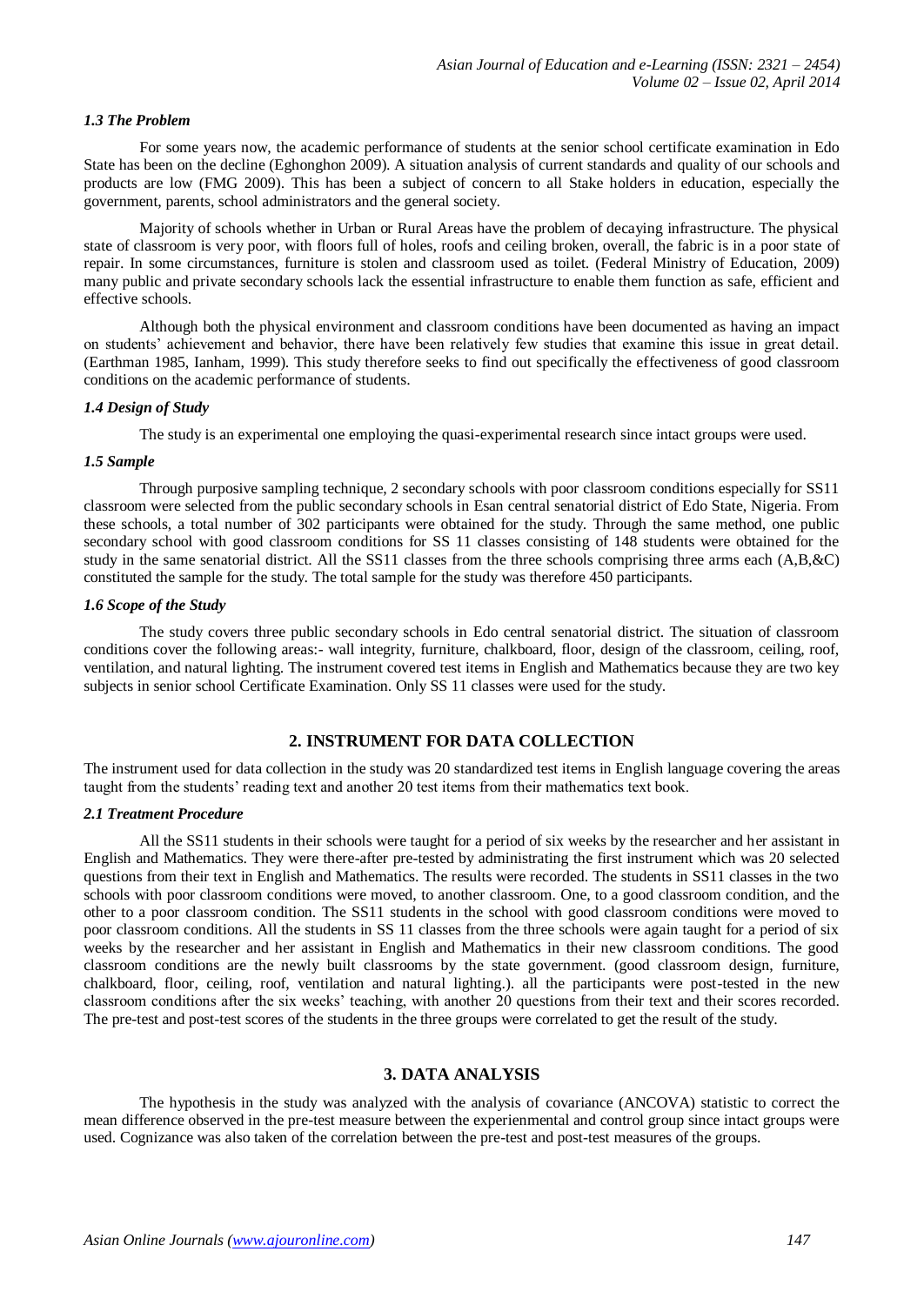# **4. FINDINGS AND DISCUSSION OF RESULTS**

| <b>GROUP</b> | <b>CLASSROOM</b> | <b>TESTING</b> | <b>NO OF</b>   |       | S.D  |
|--------------|------------------|----------------|----------------|-------|------|
|              | <b>CONDITION</b> | <b>PERIOD</b>  | <b>STUDENT</b> | X     |      |
| A            | Poor             | Pre-test       | 152            | 30.14 | 2.33 |
| School 1     |                  | Post-test      | 152            | 28.09 | 4.28 |
| B            | Poor             | Pre-test       | 150            | 20.42 | 3.22 |
| School 2     |                  | Post-test      | 150            | 20.58 | 3.44 |
| C            | Good             | Pre-test       | 148            | 28.08 | 920  |
| School 3     |                  | Post-test      | 148            | 36.42 | 3.38 |

**TABLE 1:** Pre-test and post-test scores for each group in their previous Classrooms Condition.

The above table shows that the participants in group A who were taught initially under poor classroom condition had a pre-test mean score of 30.14 and a post-test mean score of 28.09 indicating lack of improvement in their academic achievement.

Participants in group B who were also students in a poor classroom condition had little or no improvement in their academic achievement (from a pre-test mean score of 20.42 to a post-test mean score of 20.58).

Participants in group C which consists of students taught under the good classroom condition had a pre-test mean score of 28.08 and a post-test mean score of 36.42 indicating an improvement in their academic achievement.

| <b>GROUP</b>  | <b>CLASSROOM</b><br><b>CONDITION</b> | <b>PERIOD</b> | <b>NO OF</b><br><b>STUDENTS</b> | $\mathbf{x}$<br>A | S.D  |
|---------------|--------------------------------------|---------------|---------------------------------|-------------------|------|
| A             |                                      | Pre-test      | 152                             | 30.21             | 946  |
| School 1      | Poor                                 | Post-test     | 152                             | 21.67             | 5.75 |
| B             |                                      | Pre-test      | 150                             | 20.14             | 5.83 |
| School 2      | Good                                 | Post-test     | 150                             | 35.09             | 1.70 |
| $\mathcal{C}$ |                                      | Pre-test      | 148                             | 30.20             | 820  |
| School 3      | Poor                                 | Post-test     | 148                             | 15.12             | 3.42 |

Table 11: Pre-test and post-test scores for groups A, B, and C in their new classroom situation.

Table 11 shows the performances of the groups under a different classroom condition from that of table 1. The table shows that participants in group A who were taken from a poor classroom condition to another poor classroom condition again had a pre-test mean score of 30.21 and a post-test mean score of 21.67 which again indicates no improvement in their academic performance under poor classroom condition. Instead their academic achievement even went down lower than they previously achieved under the pre-test.

Group B participants who were taken from poor classroom condition to good classroom condition had a pre-test mean score of 20.14 and a post-test mean score of 35.09. This shows a remarkable improvement on the part of these participants who were taught under good classroom conditions. A further observation of the performance of participants in group C reveals that good classroom condition facilitates the academic achievement of students. The participants in group C were moved from good condition to a poor one. Under the good classroom condition in table 1, they had a posttest mean score of 36.42 while when taught under the poor classroom condition, their mean score went down from a pretest mean score of 30.20 to a post-test mean score of 15.12.

From the findings therefore, it can be concluded that good classroom conditions enhance the academic achievement of students. This finding is in agreement with Otu, (2002) observation that learning environment has a significant relationship with the academic achievement of students. It is also in agreement with Egumu(2005) who opined that the qualification and background of teachers can only be complimented when the right and adequate learning facilities are provided for effective teaching and learning in achieving results optimally.

# **5. CONCLUSION**

Based on the finding, it was concluded that good classroom condition enhances the academic achievement of students. It is therefore recommended that students be provided and taught under good classroom conditions to enhance their academic achievement.